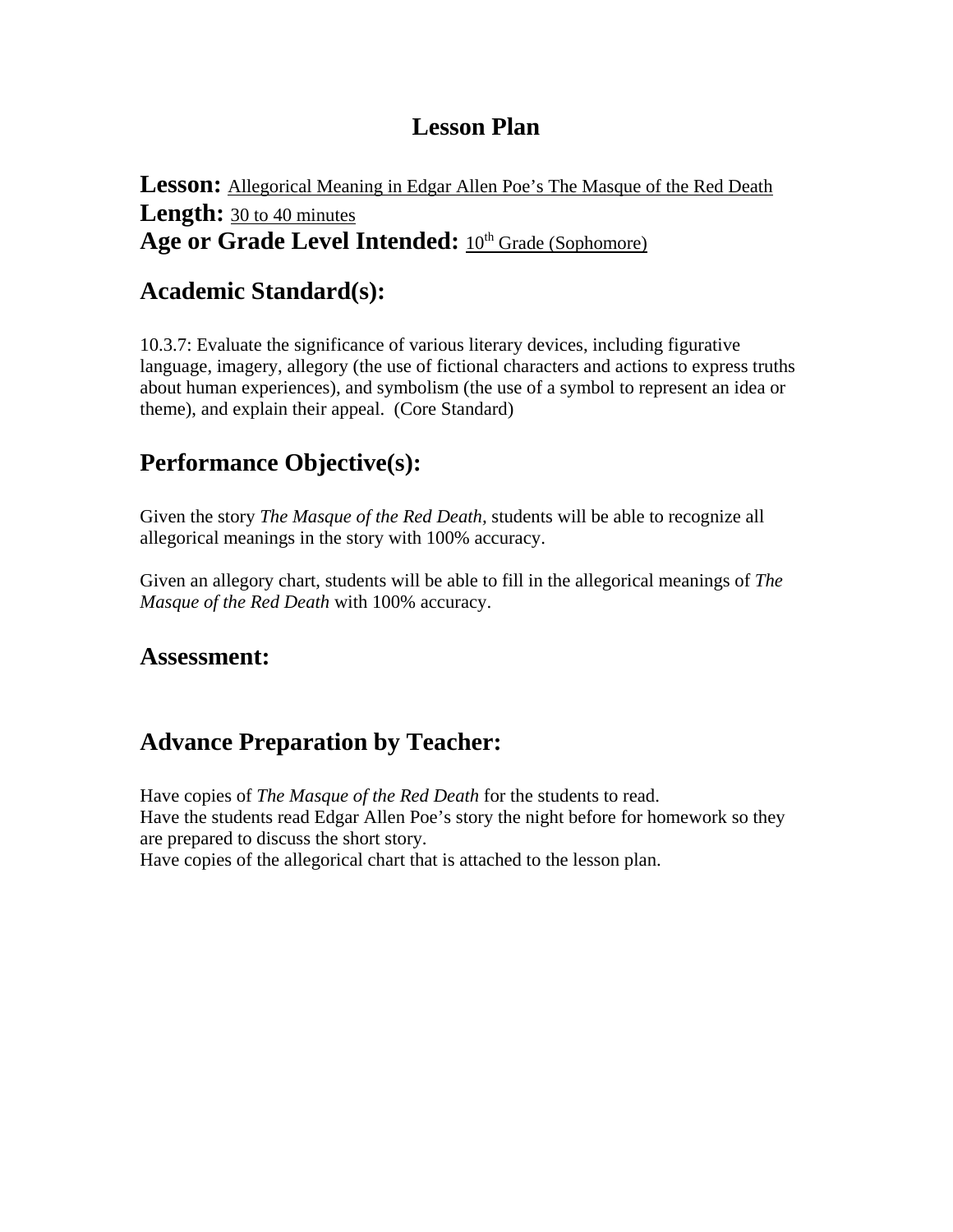# **Procedure: Introduction/Motivation:**

 Ask students if they know the story of the tortoise and the hare. Have one of the students' who does know this story explain it to the class. When he/she is done, explain that this story is an example of an allegorical story. Then explain to the class that we will be discussing allegorical stories and the allegorical meaning behind the story they have just read, *The Masque of the Red Death.* 

## **Step-by-Step Plan:**

1. Ask the students what *The Masque of the Red Death* is about. If they have a hard time explaining, help them out by giving a few hints. This story is about a young prince named Prospero, who is wealthy and very arrogant. He lives during the time when red death was sweeping his country and hundreds of people were dying from this ghastly disease. He decides to hold a party to try for wealthy people so they will be safe from the disease. Unexpectedly, a ghoulish figure dressed like a corpse interrupts the party, killing anyone in his way until he finally kills Prospero.

Key questions to help them along with the summary.

Who is the main character? (Prince Prospero) What is he like? (Wealthy, arrogant) What does he do in the story? (Holds a party) What happens during the party? (Red death comes and kills Prospero)

- 2. After the brief summary of the story, explain to the students that this is a literal reading of the story. If they do not know what that means, explain that a literal meaning is when someone only reads what is actually happening.
- 3. Then explain to the students that we are going to look at the allegorical meaning of this story. Ask if anyone knows what an allegorical meaning is. If they do not know, explain to them that an allegorical meaning/story is where different things such as characters, names, objects, etc. are symbols for the underlying point of the story.
- 4. Then give an example of an allegorical symbol in the story.

Example: Prince Prospero's name. What does his name look or sound like? (Prosperous) How does this relate to his character? (He is extremely wealthy) What does his character symbolize? (Upper class)

5. Then put the student's into groups of four. After they are sitting in their groups, pass out the allegorical chart worksheet. Explain to the students that for the next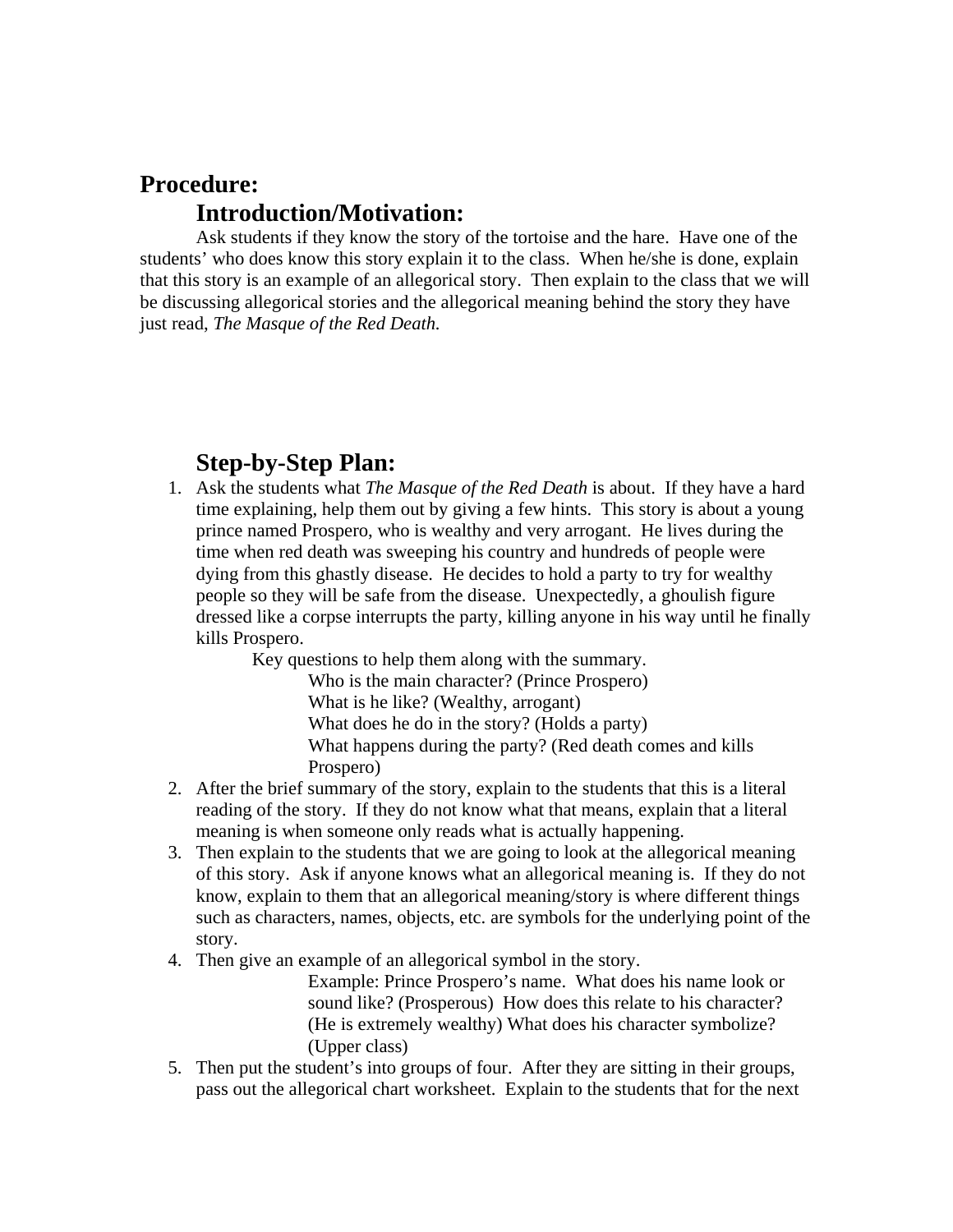ten to fifteen minutes, they will be working on one of the symbols shown on this chart. Assign each group one of the symbols. Make sure to walk around the room and answer any questions students might have.

- 6. After the students have had enough time to finish this activity, have each group explain what the allegorical meaning is behind their symbol. Remind students that they should be filling out their charts as the student's relay the information, since they will be handing them in at the end of the class.
- 7. When the students are finished, explain to the students that allegorical stories have one more part- a moral. Every allegorical story has a moral or lesson that it is trying to teach. For example, in the tortoise and the hare, the moral of the story is to take your time. You do not have to be quick to be successful. Ask the students to take three to five minutes to write down on their chart what they think the moral of the story is. Remind them to work on this separately, not in their groups.
- 8. When they have had adequate time, ask the students to pass in their papers. Then ask the students what they wrote down as the moral of the story. If none of them know, explain that the moral of this story is that wealth will not save you from everything, like death. There is no escaping death, and everyone is on the same playing field when death is concerned.

 **Closure:** 

#### **Adaptations/Enrichment:**

## **Student with Learning disability in reading comprehension**